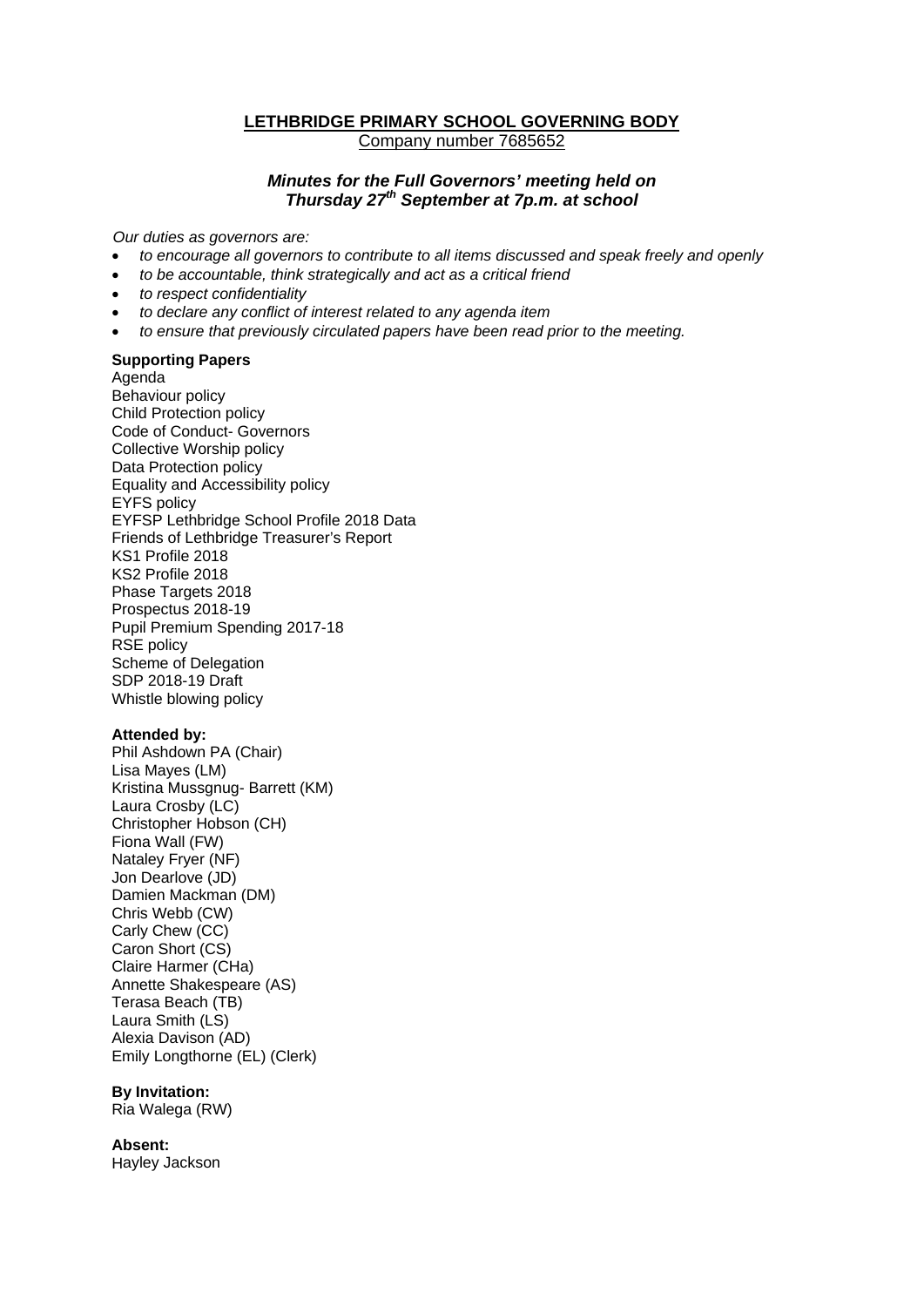## **1) Welcome, apologies, declarations of interest**

PA welcomed everyone to the meeting. PA gave a special welcome to Ria Walega, Chair of Friends of Lethbridge and thanked her for attending. PA asked governors to complete declaration of interest forms and sign the Code of Conduct register to say they have read it and will abide by it before leaving the meeting. There were no declarations of interests.

## **2) Meeting with Ria Walega, Chair of Friends of Lethbridge**

RW circulated copies of the Treasurer's report 2017-18. RW told governors that she had spoken to NF and wanted to update governors on who Friends are and what they do. RW informed governors that Friends of Lethbridge is a registered charity that raises funds to enhance the education of pupils and decides how the money raised is spent, though they do discuss with LM. RW informed governors that in 2017-18 they raised 15k in profit. They had spent the money raised on the library renovation (10k), the sensory room, Jigsaw, productions and STEM week. RW said that they have 8k to dispose of this year before fundraising so they are in a healthy position. RW informed governors of different fundraising events that Friends host such as the Christmas bazaar, Summer fete, Mother's Day Wrap, KS2 Disco, Family Disco and 10k. RW added that she now wants to move Friends of Lethbridge towards finding more grant based finance, such as funds that charities can apply for but not the school. RW said for example, Friends found a Co-Operative grant that helped fund the library. RW informed governors that they raised 24.5k overall last year and that the biggest fundraiser was the Lethbridge 10k, secondly the Summer fete and thirdly the Christmas bazaar. RW reported that the reading challenge raised 3.5k. RW said that they are keen to invest in mental health and well-being and want to incorporate support into school, for example through workshops. RW added that they will always support buying new equipment but want to help support mental health in school as it is a national issue. PA thanked RW for her report and said that the governing body are very appreciative of the work Friends do to fundraise and that the library and sensory room have a legacy at Lethbridge. PA asked what the process is when deciding how the money will be spent? RW replied that LM provides a list of what needs funding and Friends decide based on if it benefits their education and if the benefits balance across all year groups so no group is favoured. RW added that they have said no to requests before but the majority are manageable. PA added that due to the funding issues across the school, Friends are a big help and asked if anyone had any questions? JD asked if it is possible to do a Father's Day Wrap? RW replied that they are at the mercy of donations. NF asked how governors could become more involved? RW replied that governors definitely need to help run the BBQ at the Summer Fete and that more discussions between governors and Friends would be good if possible. RW said that she wants the members of Friends to realise how important they are to the school. PA asked if Friends is well supported as they rely on goodwill? RW replied that there are 20 members on the committee and that they are all very committed. She added that there are also parents who aren't on the committee but who often help at events, and that there are also 8 members on the 10k committee although they are separate, so overall they are well supported. PA and the governing body thanked RW for her report and RW left the meeting.

#### **3) Elect Chair/ Vice Chair**

PA asked governors prior to the meeting that if they wished to nominate themselves for Chair and Vice Chair to let EL know. There were no nominations received. PA and KM said they were happy to continue as Chair and Vice Chair for 2018-19. All governors agreed.

### **4) Notification of items for AOB**

None.

#### **5) Minutes of Previous Meeting 10.07.18**

The minutes were accepted and signed as a correct record of the meeting.

#### **6) Matters Arising**

There was one governor whose result for Hays Online Safeguarding training had not saved and she was requested to complete the test again.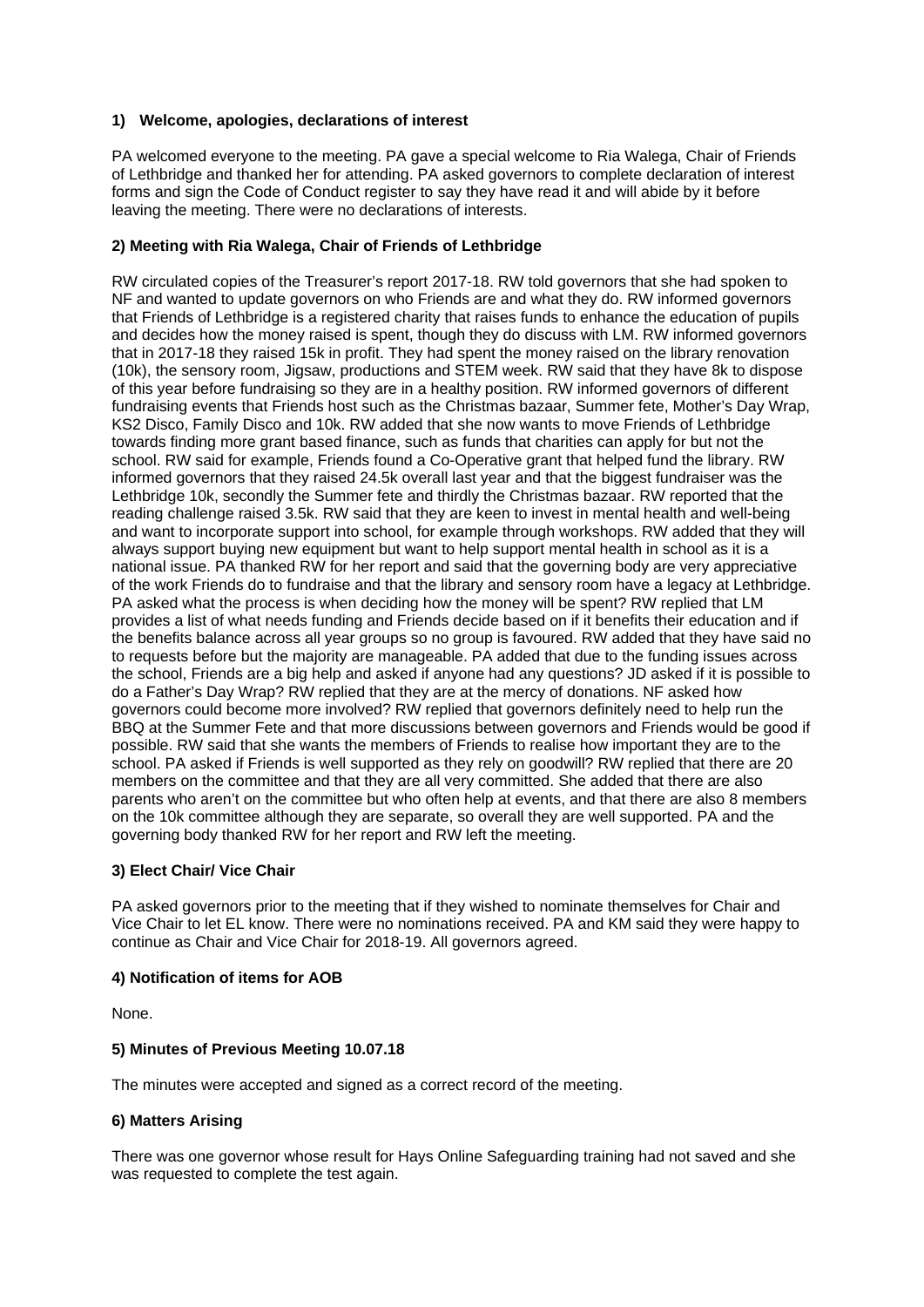There have been no further link governor visit reports submitted.

EL had circulated the updated Keeping Children Safe in Education document on Governorhub. The Good Management Survey has not come into CW's work.

Following the last meeting, it was decided to postpone parent governor nominations until September. These had now been circulated and three nominations have been received for one vacancy. The candidates have now been requested to send EL a supporting paragraph and parents can then vote via ParentPay. EL said that this will be less costly and Peter Hellier has tested it and votes can be kept anonymous. Governors agreed that parents will be more likely to respond as it is quick and easy. EL circulated the meeting dates for the year.

## **7) Data report from Head**

LM circulated the profile data on Governorhub prior to the meeting. LM said she would discuss key items with the governors**.** Firstly LM said that the top line data looks great. LM said in EYFS, children exceeded in all areas above National (NA) and local authority. LM informed governors that they maintained results similar to previous years despite the cohort being significantly different. LM reported that more girls achieved good level of development than boys, although she added that the 2 children with SEN were boys and more children with EAL were boys. LM informed the governors that boys reading and writing at good level of development did not beat the national and local authority and this will be targeted in the SDP. LM said that they are planning play-based family workshops for EAL families. KM asked if the cohort this year is similar to last year? LM replied yes. LM said that the EYFS results were still very good. LM informed governors that in KS1 results were above the LA and NA in Greater Depth and expected for all areas. LM said that phonics screening check results have improved due to highly focused intervention work. LM explained that it looked like pupil premium children didn't do as well as nationally however there were only 3 children with pupil premium so it is not a worrying trend. LM informed governors that in the LA and NA girls outperform boys in all areas, however our results are mixed and there are no obvious trends. LM reported that KS2 results were significantly above the NA and LA in all areas and that greater depth scores have risen over the last three years due to improved knowledge and teaching of the curriculum. LM is pleased with the progress scores and reported that only 2 children were classed as 'low attainers.' LM explained that high results in KS1 make it difficult to show progress to KS2, but that the disadvantaged children showed particularly good progress. LM said that the gap between boys and girls is higher than the NA in KS2, boys did better than the NA in every area so LM does not want to focus on targeting however areas unnecessarily as boys are scoring better every year. LM said that she received information on groups of children today and that low attainers are doing well but children with EAL's reading needs improving. LM summarised that she is very pleased with the data and that she will be analysing the Analyse School Performance document when it comes out but wants to focus primarily on the current children. LM said that the league tables will be released in early December. LM added that one document highlights how our data is better than most 'Outstanding' schools. JD asked if the data comes from SATS? LM replied that KS2 data is from SATS and teacher assessment, EYFS and KS1 data is teacher assessed but also moderated so it is reliable. PA asked if anyone had any questions? There were no further questions. LM had also circulated the phase targets which are based on prior attainment and results from the last three years. There were no comments on the phase targets.

## **8) Pupil Premium Report 17-18**

LM had circulated the Pupil Premium report prior to the meeting. KM queried the data which didn't seem to add up. LM explained that it is complicated as the funding doesn't run September to September and that it starts with the 2016-17 cohort and does not include year groups that are not tested, for example year 3 and 4. LM said she will check the data. **ACTION LM.** KM asked how many pupil premium children there were for the year which just left? LM replied approximately 30 as if you ever claim for pupil premium for free school meals you have it for six years. LM informed governors that they are heavily investing in ELSA and mental health using pupil premium funding, as well as covering trips, clubs and music tuition. KM asked if pupil premium is advertised to parents enough, especially as free school meals could be preventing parents from applying. TB said it is included in termly newsletters. LM replied that ten parents applied in EYFS this year, though they may not all be successful, this is more than in previous years. LM added that you have to be very hard-pressed to receive pupil premium but that they know their families and will always help those who do not receive pupil premium but are hard- pressed. PA thanked LM for her report.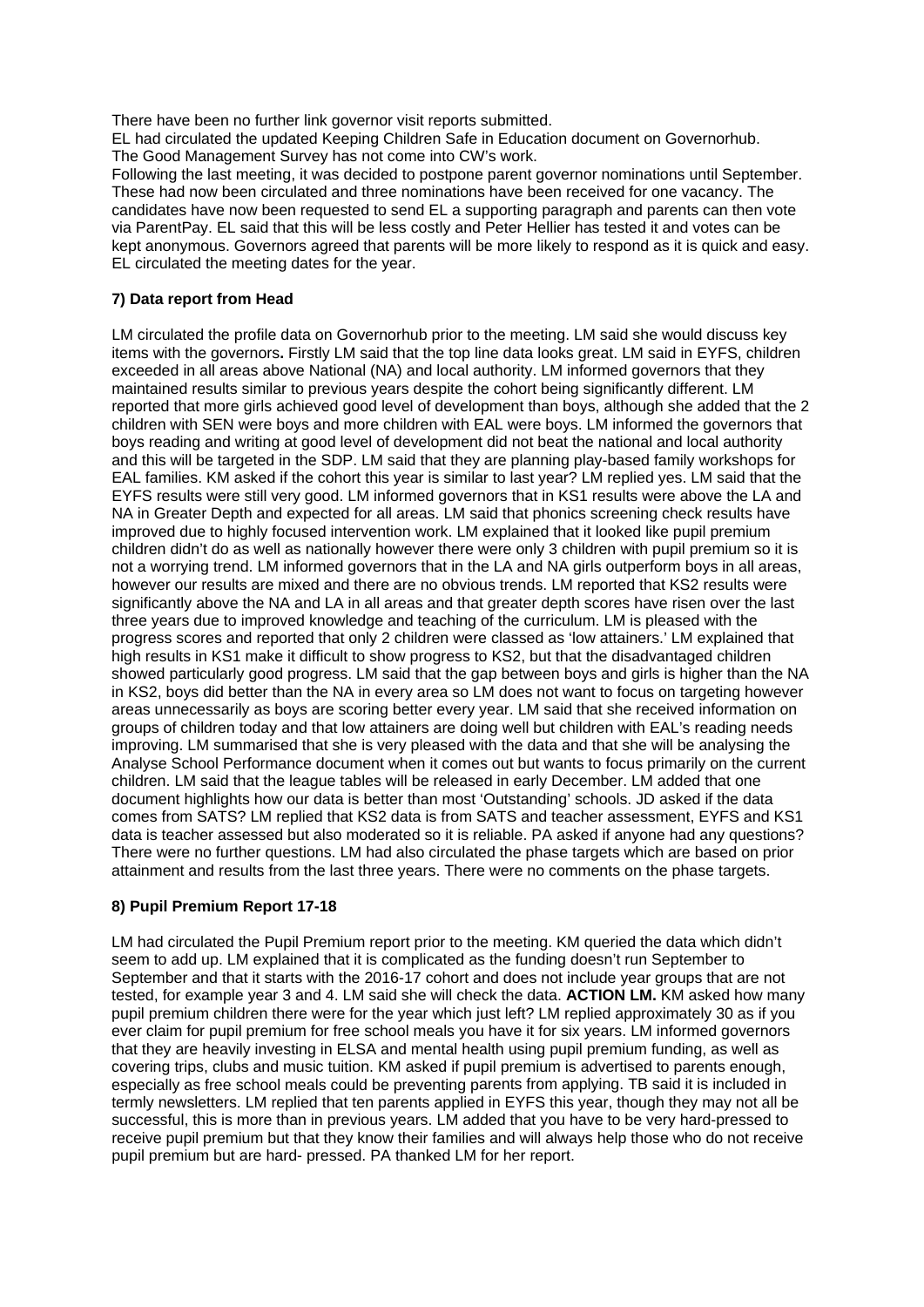## **9) New School Development Plan**

LM circulated the SDP prior to the meeting and informed governors that it is different to previous years as she wants to get everyone even more involved in monitoring the SDP and implementation. LM discussed the key issues for improvement with the governors. Key Issue 1 is to ensure a broad and balanced curriculum as Ofsted now is saying that too much time is spent on English and Maths. LM said that the other key issues include mental health and well-being, behaviour, the longevity of the school at the heart of the Old Town community and financial security. LM said that behaviour in class is excellent however they will be auditing behaviour at lunchtimes and in the corridors. LM informed governors that they will also be contacting a free Swindon-based 'Behaviour Guru.' KM asked how we can monitor the curriculum in non-tested subjects such as Science and PE, as Ofsted had previously commented that governors had little knowledge of subjects other than English and Maths. LM replied that it is difficult to monitor the data as it is unmeasurable. CS agreed and added that any system that a school develops cannot be compared to another school so it becomes meaningless and that the way forward is governors getting more involved in school life. PA said that governors can monitor subjects by checking that the action plan for the subject is being followed. CH said that governors need to convince Ofsted that we do monitor by knowing the children, for example how many are doing well in sport and perhaps setting up challenges and points of interest. LM agreed that governors need to be able to tell the narrative of the subject in school life. KM added that the Ofsted inspector asked how the Sports Premium funding was used and that the spending can be measured. LM replied that the Sports Premium funding has strict guidelines and a strongly suggested remit as it is a lot of money, approximately 20k. JD asked if CH's conversations with Mr Tanner are recorded as this is proof of governor involvement? CH replied that it is in his link governor report which is on Governorhub for everyone to read. PA agreed that conversing with the subject coordinator is the essence of the link governor role. LM informed the governors that the SLT dav is on Mondav 22<sup>nd</sup> October and would like some governors to attend. NF asked if it is all day? LM replied that it is but you can come for part of it, perhaps just the morning. LM said that she feels more governors have been in school than ever and would therefore like their involvement in the SDP. PA asked governors to liase with LM if they can attend the SLT day, even in part.

#### **10) New Prospectus**

LM had circulated the prospectus on Governorhub prior to the meeting, however governors had been unable to open it. LM informed them that there haven't been any major changes and it will be on the website once the new Head Boy and Head Girls' photos have been added. PA asked governors to read the prospectus once it is on the website. **ACTION ALL.** 

## **11) Update from Finance and Staffing**

DM informed governors that the Finance and Staffing committee had met last week and minutes have now been circulated. DM informed governors that CM said that the rollover is 30k more than expected due to higher income. However school meals are making a loss as income is lower and costs are higher. DM said that the kitchen staff are working at full capacity. DM said LM will visit other schools to compare. DM informed governors that the Responsible Officer report had raised a couple of very minor issues and the risks have been accepted by the committee. DM reported that there were no staffing issues. DM said that the removal of the pillars has now been approved and CW is hopeful that this can be completed in October half term. DM informed governors that the current bid is for new heating and the committee approved any actions required to proceed. PA thanked DM for his summary and asked governors to read the minutes and post any questions they may have on Governorhub.

## **12) Policies**

*Scheme of Delegation, Governors Code of Conduct, Relationships and Sex Education, Equality and Accessibility, Child Protection, EYFS, Collective Worship, Data Protection, Behaviour, Whistle-blowing* 

The Safeguarding and Child Protection policy, EYFS policy and Data Protection policy will be reviewed at the next meeting. **ACTION CLERK**- Add to the agenda.